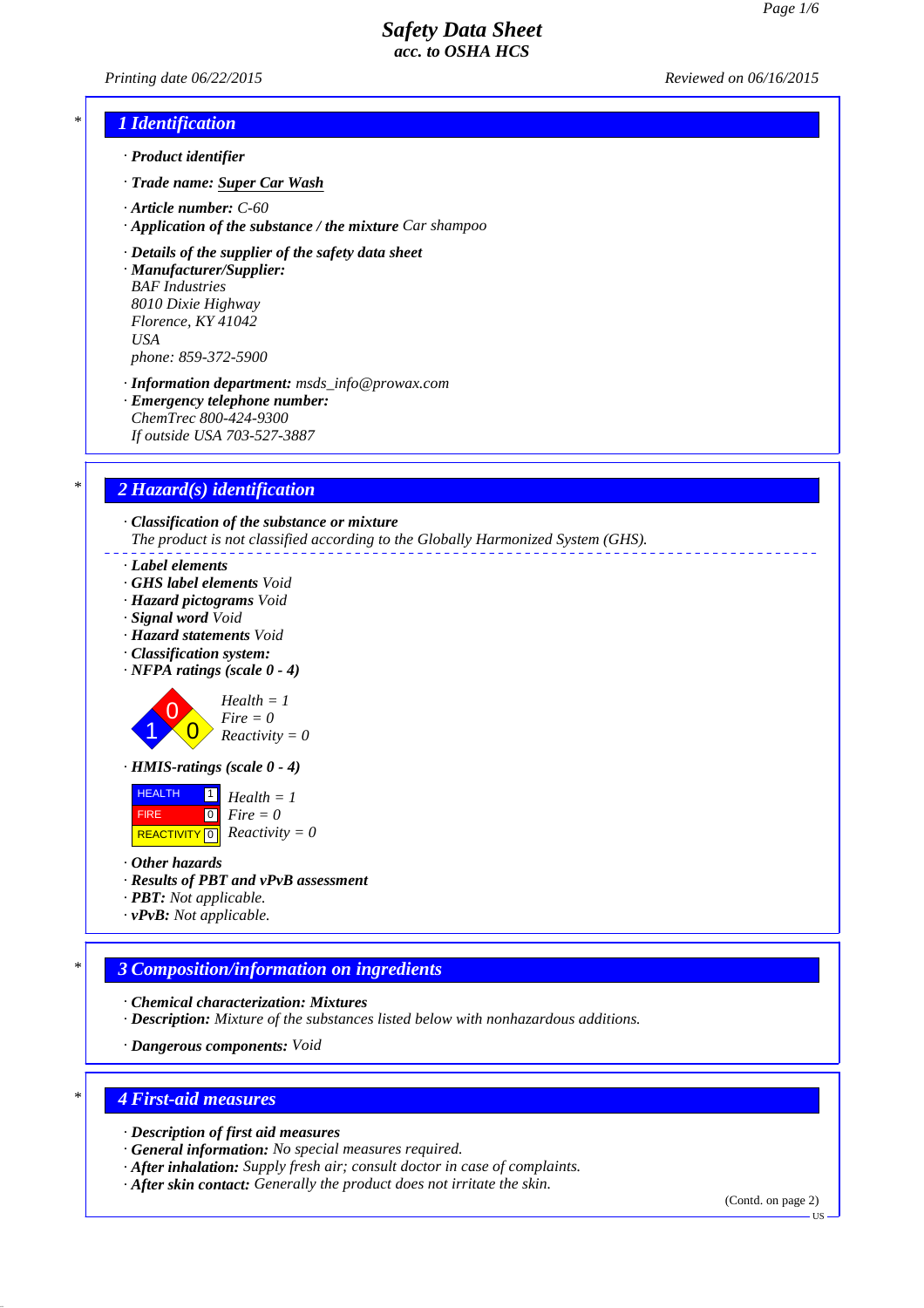*Printing date 06/22/2015 Reviewed on 06/16/2015*

(Contd. of page 1)

*Trade name: Super Car Wash*

- *· After eye contact: Rinse opened eye for several minutes under running water.*
- *· After swallowing: If symptoms persist consult doctor.*
- *· Information for doctor:*
- *· Most important symptoms and effects, both acute and delayed No further relevant information available.*
- *· Indication of any immediate medical attention and special treatment needed*
- *No further relevant information available.*

# *5 Fire-fighting measures*

- *· Extinguishing media*
- *· Suitable extinguishing agents:*
- *CO2, extinguishing powder or water spray. Fight larger fires with water spray or alcohol resistant foam.*
- *· Special hazards arising from the substance or mixture No further relevant information available.*
- *· Advice for firefighters*
- *· Protective equipment: No special measures required.*

# *\* 6 Accidental release measures*

- *· Personal precautions, protective equipment and emergency procedures Not required.*
- *· Environmental precautions:*
- *Do not allow product to reach sewage system or any water course.*

*Inform respective authorities in case of seepage into water course or sewage system. Dilute with plenty of water.*

- *· Methods and material for containment and cleaning up: Absorb with liquid-binding material (sand, diatomite, acid binders, universal binders, sawdust).*
- *· Reference to other sections*
- *No dangerous substances are released.*
- *See Section 7 for information on safe handling.*
- *See Section 8 for information on personal protection equipment.*
- *See Section 13 for disposal information.*

# *\* 7 Handling and storage*

- *· Handling:*
- *· Precautions for safe handling No special measures required.*
- *· Information about protection against explosions and fires: No special measures required.*
- *· Conditions for safe storage, including any incompatibilities*
- *· Storage:*
- *· Requirements to be met by storerooms and receptacles: No special requirements.*
- *· Information about storage in one common storage facility: Not required.*
- *· Further information about storage conditions: None.*
- *· Specific end use(s) No further relevant information available.*

## *\* 8 Exposure controls/personal protection*

*· Additional information about design of technical systems: No further data; see item 7.*

- *· Control parameters*
- *· Components with limit values that require monitoring at the workplace:*
- *The product does not contain any relevant quantities of materials with critical values that have to be monitored at the workplace.*
- *· Additional information: The lists that were valid during the creation were used as basis.*

(Contd. on page 3)

US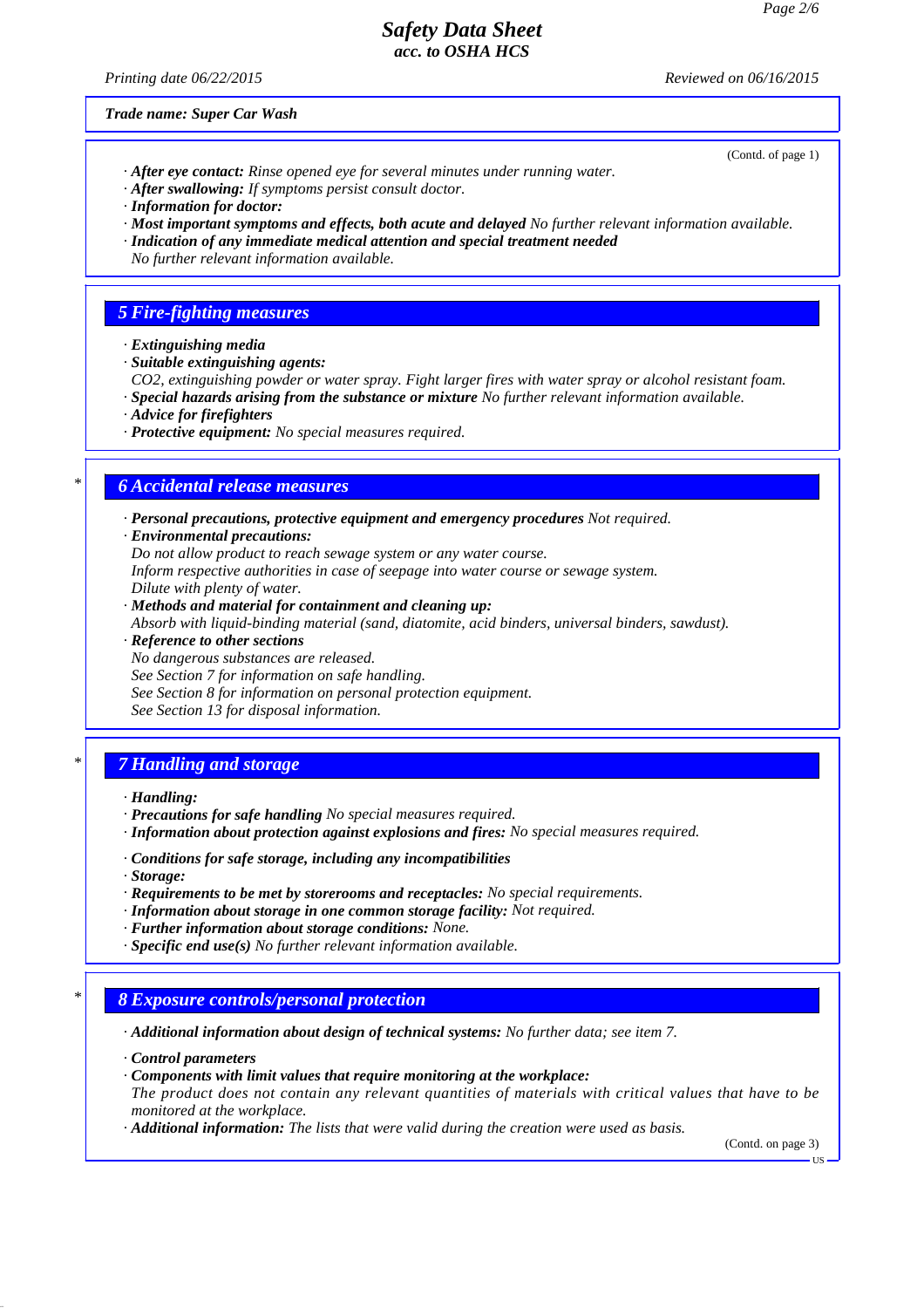*Printing date 06/22/2015 Reviewed on 06/16/2015*

### *Trade name: Super Car Wash*

(Contd. of page 2)

#### *· Exposure controls*

*· Personal protective equipment:*

- *· General protective and hygienic measures:*
- *The usual precautionary measures for handling chemicals should be followed.*
- *· Breathing equipment: Not required.*
- *· Protection of hands:*

*The glove material has to be impermeable and resistant to the product/ the substance/ the preparation. Due to missing tests no recommendation to the glove material can be given for the product/ the preparation/ the chemical mixture.*

*Selection of the glove material on consideration of the penetration times, rates of diffusion and the degradation*

*· Material of gloves*

*The selection of the suitable gloves does not only depend on the material, but also on further marks of quality and varies from manufacturer to manufacturer. As the product is a preparation of several substances, the resistance of the glove material can not be calculated in advance and has therefore to be checked prior to the application.*

*· Penetration time of glove material*

*The exact break through time has to be found out by the manufacturer of the protective gloves and has to be observed.*

*· Eye protection: Goggles recommended during refilling.*

### *\* 9 Physical and chemical properties*

| · Information on basic physical and chemical properties<br><b>General Information</b> |                                               |  |  |  |  |  |
|---------------------------------------------------------------------------------------|-----------------------------------------------|--|--|--|--|--|
| $\cdot$ Appearance:                                                                   |                                               |  |  |  |  |  |
| Form:                                                                                 | Liquid                                        |  |  |  |  |  |
| Color:                                                                                | Yellow                                        |  |  |  |  |  |
| $\cdot$ Odor:                                                                         | Characteristic                                |  |  |  |  |  |
| · Odour threshold:                                                                    | Not determined.                               |  |  |  |  |  |
| $\cdot$ pH-value at 20 $\textdegree$ C (68 $\textdegree$ F):                          | 8.6                                           |  |  |  |  |  |
| · Change in condition                                                                 |                                               |  |  |  |  |  |
| <b>Melting point/Melting range:</b>                                                   | Undetermined.                                 |  |  |  |  |  |
| <b>Boiling point/Boiling range:</b>                                                   | 100 °C (212 °F)                               |  |  |  |  |  |
| · Flash point:                                                                        | Not applicable.                               |  |  |  |  |  |
| · Flammability (solid, gaseous):                                                      | Not applicable.                               |  |  |  |  |  |
| $\cdot$ Ignition temperature:                                                         |                                               |  |  |  |  |  |
| <b>Decomposition temperature:</b>                                                     | Not determined.                               |  |  |  |  |  |
| · Auto igniting:                                                                      | Product is not selfigniting.                  |  |  |  |  |  |
| $\cdot$ Danger of explosion:                                                          | Product does not present an explosion hazard. |  |  |  |  |  |
| · Explosion limits:                                                                   |                                               |  |  |  |  |  |
| Lower:                                                                                | Not determined.                               |  |  |  |  |  |
| <b>Upper:</b>                                                                         | Not determined.                               |  |  |  |  |  |
| $\cdot$ Vapor pressure at 20 $\textdegree$ C (68 $\textdegree$ F):                    | 23 hPa $(17 \, \text{mm Hg})$                 |  |  |  |  |  |
| $\cdot$ Density at 20 $\cdot$ C (68 $\cdot$ F):                                       | $1.0029$ g/cm <sup>3</sup> (8.369 lbs/gal)    |  |  |  |  |  |
| $\cdot$ Relative density                                                              | Not determined.                               |  |  |  |  |  |
| · Vapour density                                                                      | Not determined.                               |  |  |  |  |  |
| $\cdot$ Evaporation rate                                                              | Not determined.                               |  |  |  |  |  |
| · Solubility in / Miscibility with                                                    |                                               |  |  |  |  |  |
| Water:                                                                                | Fully miscible.                               |  |  |  |  |  |
|                                                                                       | (Contd. on page 4)                            |  |  |  |  |  |
|                                                                                       | US                                            |  |  |  |  |  |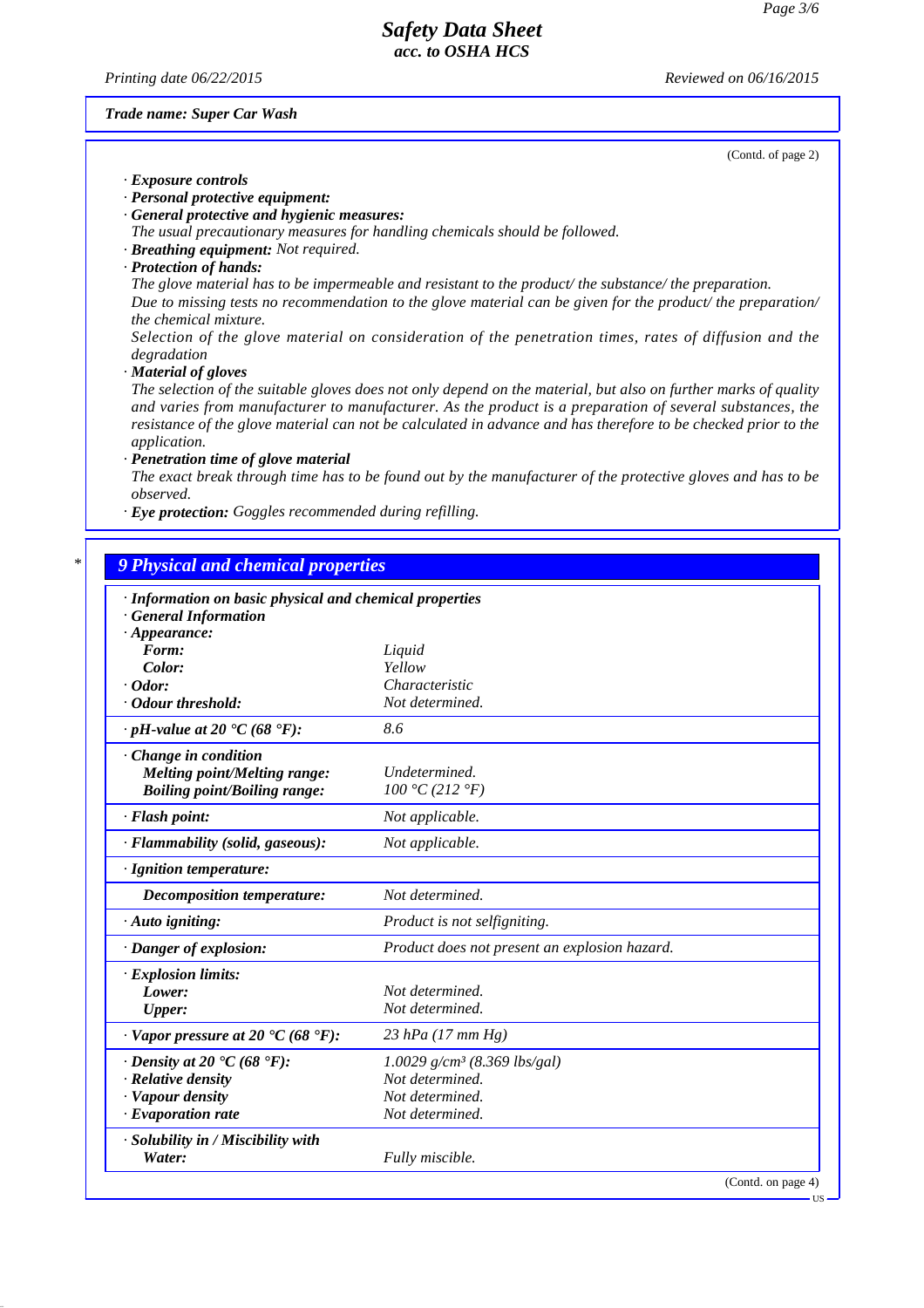*Printing date 06/22/2015 Reviewed on 06/16/2015*

*Trade name: Super Car Wash*

|                                                            |                                            | (Contd. of page 3) |  |  |  |  |  |
|------------------------------------------------------------|--------------------------------------------|--------------------|--|--|--|--|--|
| · Partition coefficient (n-octanol/water): Not determined. |                                            |                    |  |  |  |  |  |
| · Viscosity:                                               |                                            |                    |  |  |  |  |  |
| Dynamic:                                                   | Not determined                             |                    |  |  |  |  |  |
| Kinematic:                                                 | Not determined.                            |                    |  |  |  |  |  |
| · Solvent content:                                         |                                            |                    |  |  |  |  |  |
| Organic solvents:                                          | $0.6\%$                                    |                    |  |  |  |  |  |
| Water:                                                     | $95.2\%$                                   |                    |  |  |  |  |  |
| <b>VOC</b> content:                                        | $0.6\%$                                    |                    |  |  |  |  |  |
| Solids content:                                            | 4.5 $%$                                    |                    |  |  |  |  |  |
| $\cdot$ Other information                                  | No further relevant information available. |                    |  |  |  |  |  |

## *\* 10 Stability and reactivity*

*· Reactivity No further relevant information available.*

*· Chemical stability*

*· Thermal decomposition / conditions to be avoided: No decomposition if used according to specifications.*

*· Possibility of hazardous reactions No dangerous reactions known.*

*· Conditions to avoid No further relevant information available.*

- *· Incompatible materials: No further relevant information available.*
- *· Hazardous decomposition products: No dangerous decomposition products known.*

# *\* 11 Toxicological information*

- *· Information on toxicological effects*
- *· Acute toxicity:*
- *· Primary irritant effect:*
- *· on the skin: No irritant effect.*
- *· on the eye: No irritating effect.*
- *· Sensitization: No sensitizing effects known.*
- *· Additional toxicological information:*

*The product is not subject to classification according to internally approved calculation methods for preparations:*

*When used and handled according to specifications, the product does not have any harmful effects according to our experience and the information provided to us.*

*· Carcinogenic categories*

*· IARC (International Agency for Research on Cancer)*

*None of the ingredients is listed.*

*· NTP (National Toxicology Program)*

*None of the ingredients is listed.*

*· OSHA-Ca (Occupational Safety & Health Administration)*

*None of the ingredients is listed.*

## *\* 12 Ecological information*

*· Toxicity*

*· Aquatic toxicity: No further relevant information available.*

*· Persistence and degradability No further relevant information available.*

*· Behavior in environmental systems:*

- *· Bioaccumulative potential No further relevant information available.*
- *· Mobility in soil No further relevant information available.*

(Contd. on page 5)

US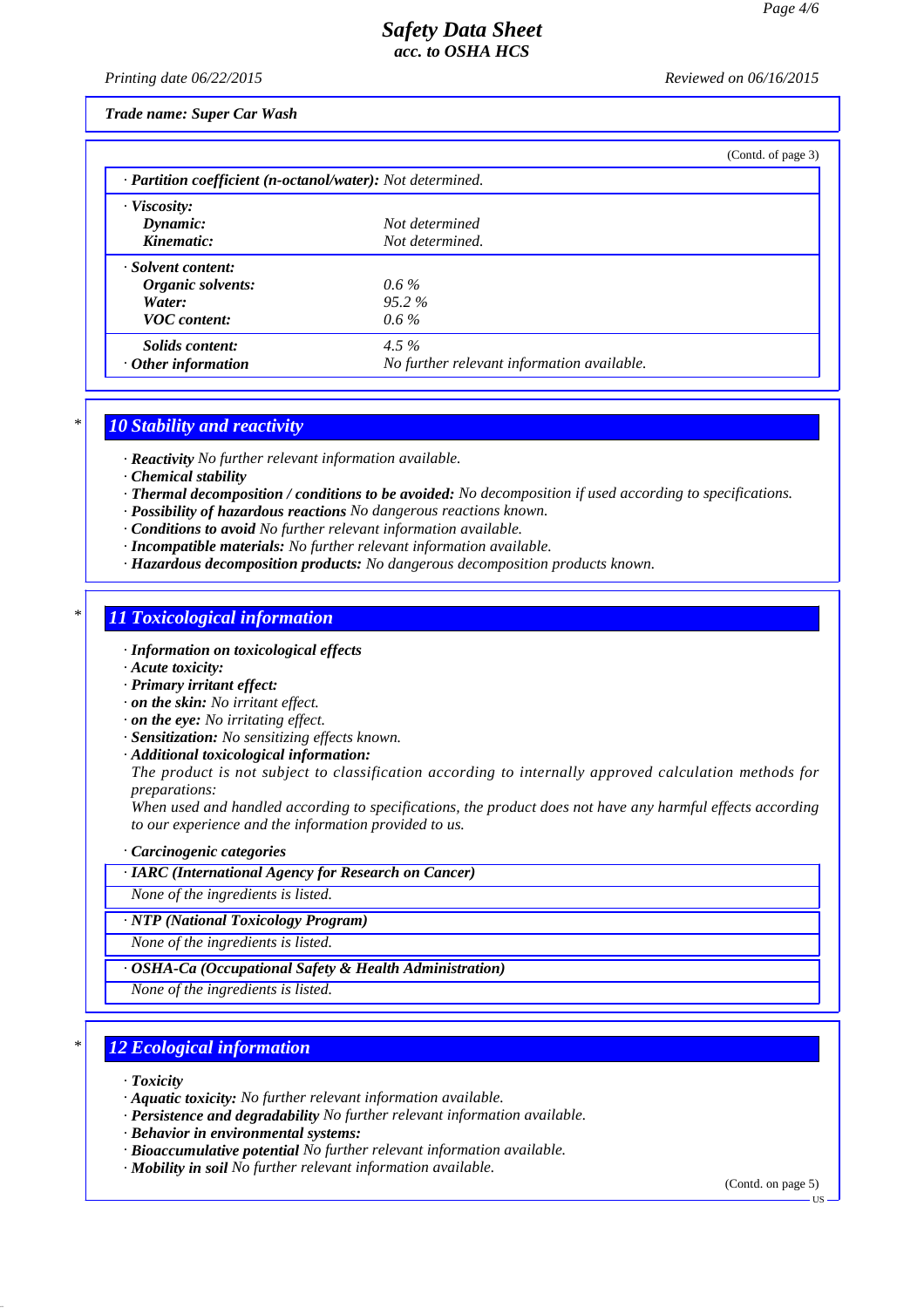*Printing date 06/22/2015 Reviewed on 06/16/2015*

*Trade name: Super Car Wash*

- *· Additional ecological information:*
- *· General notes: Generally not hazardous for water*
- *· Results of PBT and vPvB assessment*
- *· PBT: Not applicable.*
- *· vPvB: Not applicable.*
- *· Other adverse effects No further relevant information available.*

## *\* 13 Disposal considerations*

- *· Waste treatment methods*
- *· Recommendation: Smaller quantities can be disposed of with household waste.*
- *· Uncleaned packagings:*
- *· Recommendation: Disposal must be made according to official regulations.*
- *· Recommended cleansing agent: Water, if necessary with cleansing agents.*

| <b>14 Transport information</b>                                                                        |                          |  |  |  |
|--------------------------------------------------------------------------------------------------------|--------------------------|--|--|--|
| $\cdot$ UN-Number<br>· DOT, ADR, ADN, IMDG, IATA                                                       | Void                     |  |  |  |
| · UN proper shipping name<br>· DOT, ADR, ADN, IMDG, IATA                                               | Void                     |  |  |  |
| $\cdot$ Transport hazard class(es)                                                                     |                          |  |  |  |
| · DOT, ADR, ADN, IMDG, IATA<br>$\cdot Class$                                                           | Void                     |  |  |  |
| · Packing group<br>· DOT, ADR, IMDG, IATA                                                              | Void                     |  |  |  |
| · Environmental hazards:<br>$\cdot$ Marine pollutant:                                                  | No                       |  |  |  |
| · Special precautions for user                                                                         | Not applicable.          |  |  |  |
| · Transport in bulk according to Annex II of<br><b>MARPOL73/78 and the IBC Code</b><br>Not applicable. |                          |  |  |  |
| · Transport/Additional information:                                                                    |                          |  |  |  |
| $\cdot$ DOT                                                                                            | CONSUMER COMMODITY ORM-D |  |  |  |
| · UN "Model Regulation":                                                                               |                          |  |  |  |

### *\* 15 Regulatory information*

*· Safety, health and environmental regulations/legislation specific for the substance or mixture · Sara*

*· Section 355 (extremely hazardous substances):*

*None of the ingredients is listed.*

*· Section 313 (Specific toxic chemical listings):*

*None of the ingredients is listed.*

*· TSCA (Toxic Substances Control Act) All ingredients are listed*

*· Proposition 65*

- *· Chemicals known to cause cancer:*
- *None of the ingredients is listed.*

(Contd. on page 6)

US

(Contd. of page 4)